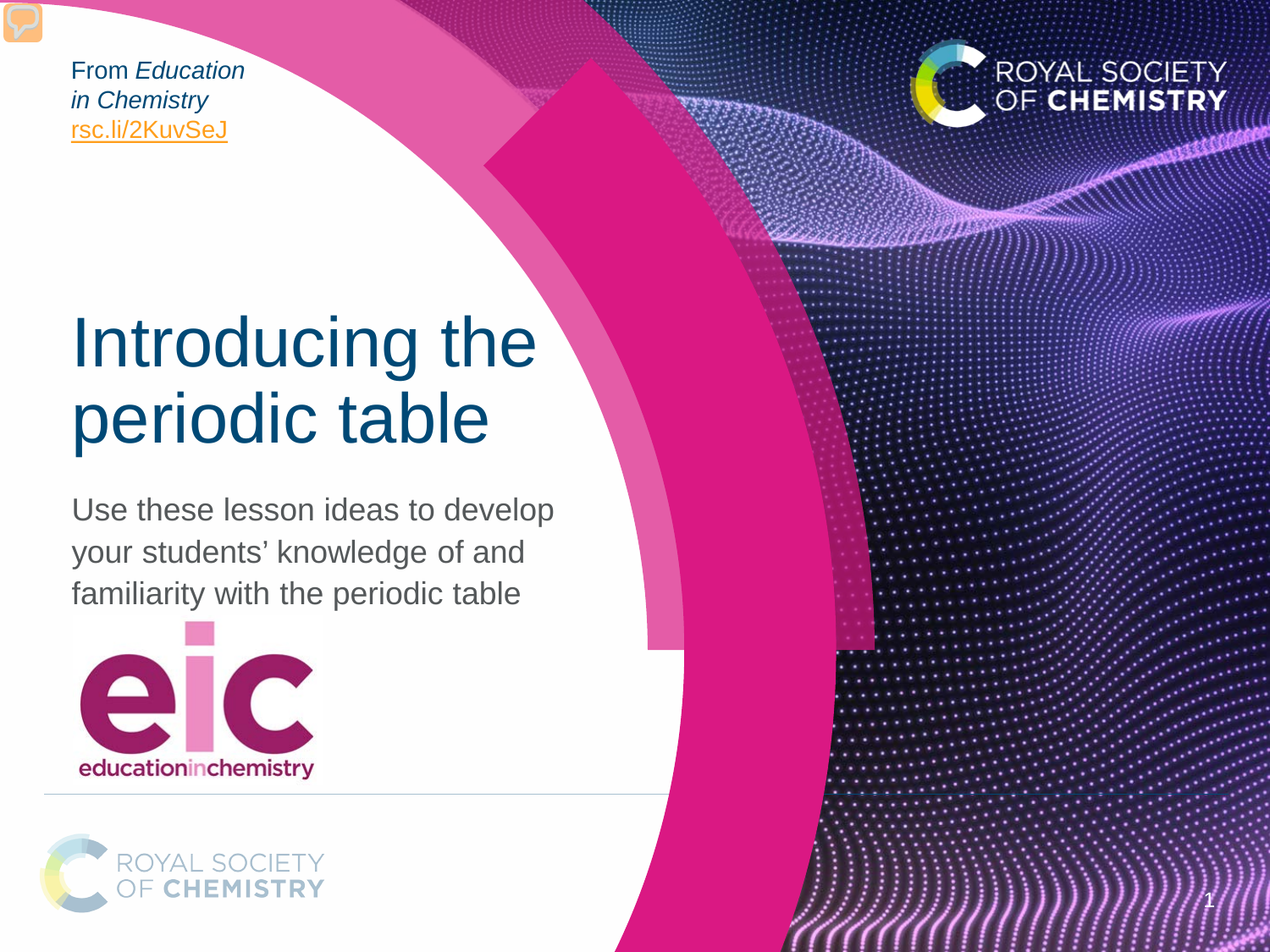#### **Periodic Table**

|                                                                                                                    | <b>Visual Elements images</b> |                 |                  | Temperature 0 K                                                    |           |           |                                                       |                | ٠            | 6000 K          |                  | <b>Classification</b> | <b>Metal</b>                           |           | Non-metal                         | <b>Clear filters</b> |                      |
|--------------------------------------------------------------------------------------------------------------------|-------------------------------|-----------------|------------------|--------------------------------------------------------------------|-----------|-----------|-------------------------------------------------------|----------------|--------------|-----------------|------------------|-----------------------|----------------------------------------|-----------|-----------------------------------|----------------------|----------------------|
| Blocks spd f<br>Periods 1 2 3 4 5 6 7 Lanthanides Actinides<br>Groups 1 2 3 4 5 6 7 8 9 10 11 12 13 14 15 16 17 18 |                               |                 |                  |                                                                    |           |           |                                                       |                |              |                 |                  |                       |                                        |           |                                   |                      |                      |
| н<br>$\mathbf{1}$                                                                                                  |                               |                 | <b>Tellurium</b> |                                                                    |           |           |                                                       |                |              | Supply risk     |                  |                       | High supply risk<br>Medium supply risk |           | Low supply risk<br><b>Unknown</b> |                      | He<br>$\overline{2}$ |
| Li                                                                                                                 | <b>Be</b>                     |                 |                  | <b>Key isotopes</b>                                                |           |           | 130 <sub>Te</sub>                                     |                |              |                 | Te               | в                     | C                                      | N         | O                                 | F                    | Ne                   |
| 3                                                                                                                  | 4                             |                 |                  | Electron configuration                                             |           |           | [Kr] 4d <sup>10</sup> 5s <sup>2</sup> 5p <sup>4</sup> |                |              |                 | <b>Tellurium</b> | 5                     | 6                                      | 7         | 8                                 | 9                    | 10                   |
| <b>Na</b>                                                                                                          | Mg                            |                 |                  | Density (g $\text{cm}^{-3}$ )<br>1 <sup>st</sup> ionisation energy |           |           | 6.232<br>869.294 kJ mol <sup>-1</sup>                 |                | 52<br>127.60 |                 | Al               | Si                    | P                                      | S         | $CI$                              | Ar                   |                      |
| 11                                                                                                                 | 12                            |                 |                  |                                                                    |           |           |                                                       |                |              |                 |                  | $\overline{13}$       | 14                                     | 15        | 16                                | 17                   | 18                   |
| К<br>19                                                                                                            | Ca<br>20                      | <b>Sc</b><br>21 | Τi<br>22         | v<br>23                                                            | Cr<br>24  | Mn<br>25  | Fe<br>26                                              | Co<br>27       | Ni<br>28     | Cu<br>29        | Zn<br>30         | Ga<br>$\overline{31}$ | Ge<br>32                               | As<br>33  | Se<br>34                          | <b>Br</b><br>35      | Kr<br>36             |
| <b>Rb</b>                                                                                                          | Sr                            | Y               | Zr               | <b>N<sub>b</sub></b>                                               | Mo        | Tc.       | Ru                                                    | <b>Rh</b>      | Pd           |                 | Cd               | In                    | Sn                                     | <b>Sb</b> | Te                                |                      | Xe                   |
| 37                                                                                                                 | 38                            | 39              | 40               | 41                                                                 | 42        | 43        | 44                                                    | 45             | 46           | Ag<br>47        | 48               | 49                    | 50                                     | 51        | 52                                | 53                   | 54                   |
| Cs                                                                                                                 | Ba                            | La              | Hf               | Ta                                                                 | W         | Re        | Os                                                    | 1r             | Pt           | Au              | Hg               | Τt                    | Pb                                     | Bi        | Po                                | At                   | <b>Rn</b>            |
| 55                                                                                                                 | 56                            | 57              | 72               | 73                                                                 | 74        | 75        | 76                                                    | $\overline{7}$ | 78           | 79              | 80               | 81                    | 82                                     | 83        | 84                                | 85                   | 86                   |
| Fr                                                                                                                 | Ra                            | Ac              | Rf               | Db                                                                 | Sg        | <b>Bh</b> | <b>Hs</b>                                             | Mt             | Ds           | Rg              | Cn               | <b>Nh</b>             | Fl                                     | Mc        | Lv                                | <b>Ts</b>            | Og                   |
| 87                                                                                                                 | 88                            | 89              | 104              | 105                                                                | 106       | 107       | 108                                                   | 109            | 110          | 111             | 112              | 113                   | 114                                    | 115       | 116                               | 117                  | 118                  |
|                                                                                                                    |                               |                 |                  |                                                                    |           |           |                                                       |                |              |                 |                  |                       |                                        |           |                                   |                      |                      |
|                                                                                                                    |                               | Ce<br>58        | Pr<br>59         | <b>Nd</b><br>60                                                    | Pm<br>61  | Sm<br>62  | Eu<br>63                                              | Gd<br>64       | Tb<br>65     | <b>Dy</b><br>66 | Ho<br>67         | Er<br>68              | Tm<br>69                               | Yb<br>70  | Lu<br>71                          |                      |                      |
|                                                                                                                    |                               | Th              | Pa               | U                                                                  | <b>Np</b> | Pu        | Am                                                    | Cm             | <b>Bk</b>    | Cf              | Es               | Fm                    | Md                                     | No        | Lr                                |                      |                      |
|                                                                                                                    |                               | 90              | 91               | 92                                                                 | 93        | 94        | 95                                                    | 96             | 97           | 98              | 99               | 100                   | 101                                    | 102       | 103                               |                      |                      |

Think of the periodic table as the classification of elements, according to their different properties.

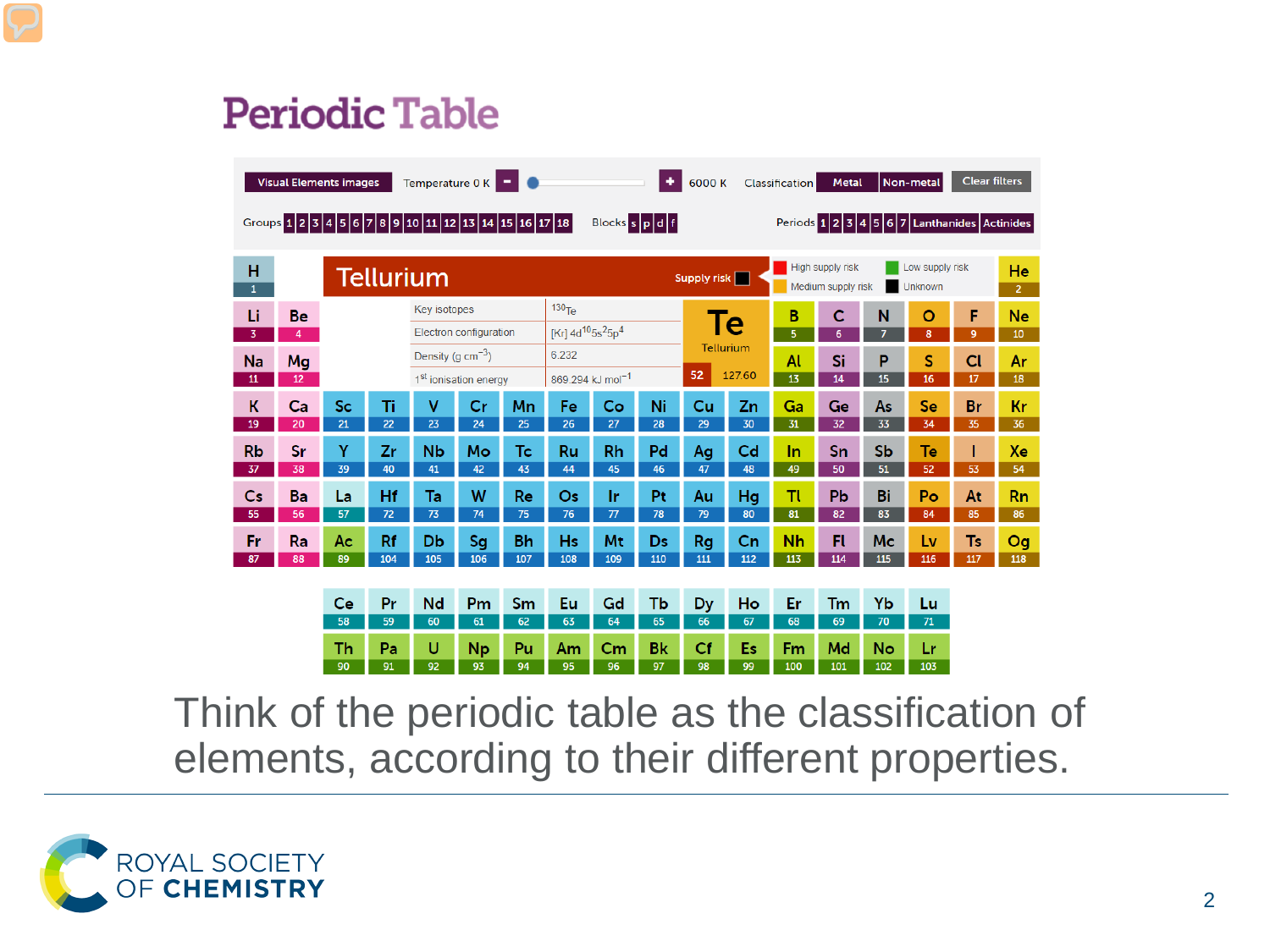# Supermarket floor plan



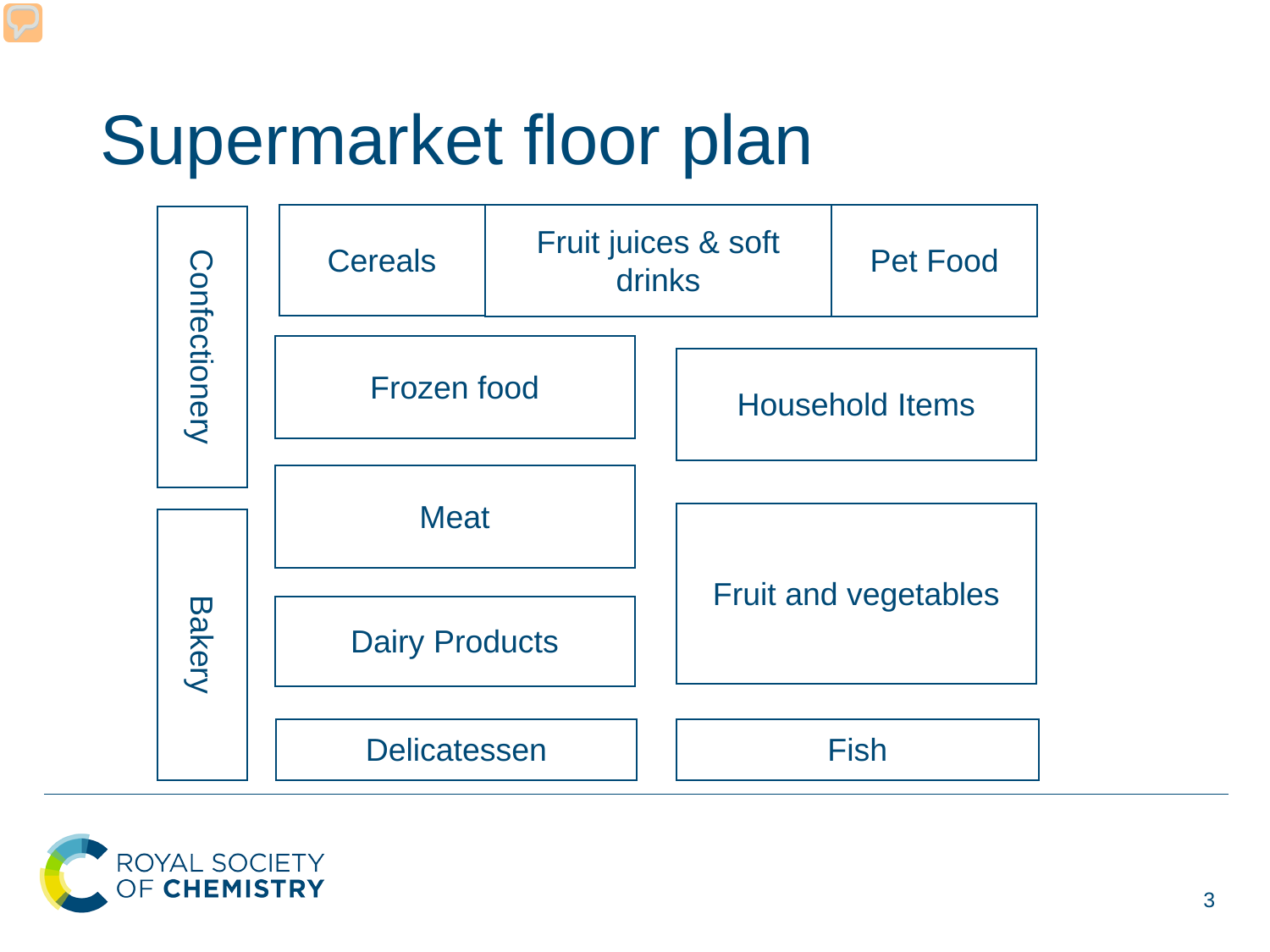# At the supermarket

Where would you find…

- a) Carrots?
- b) Scones?
- c) Chicken?
- d) Washing-up liquid?

Give a reason for your answer.

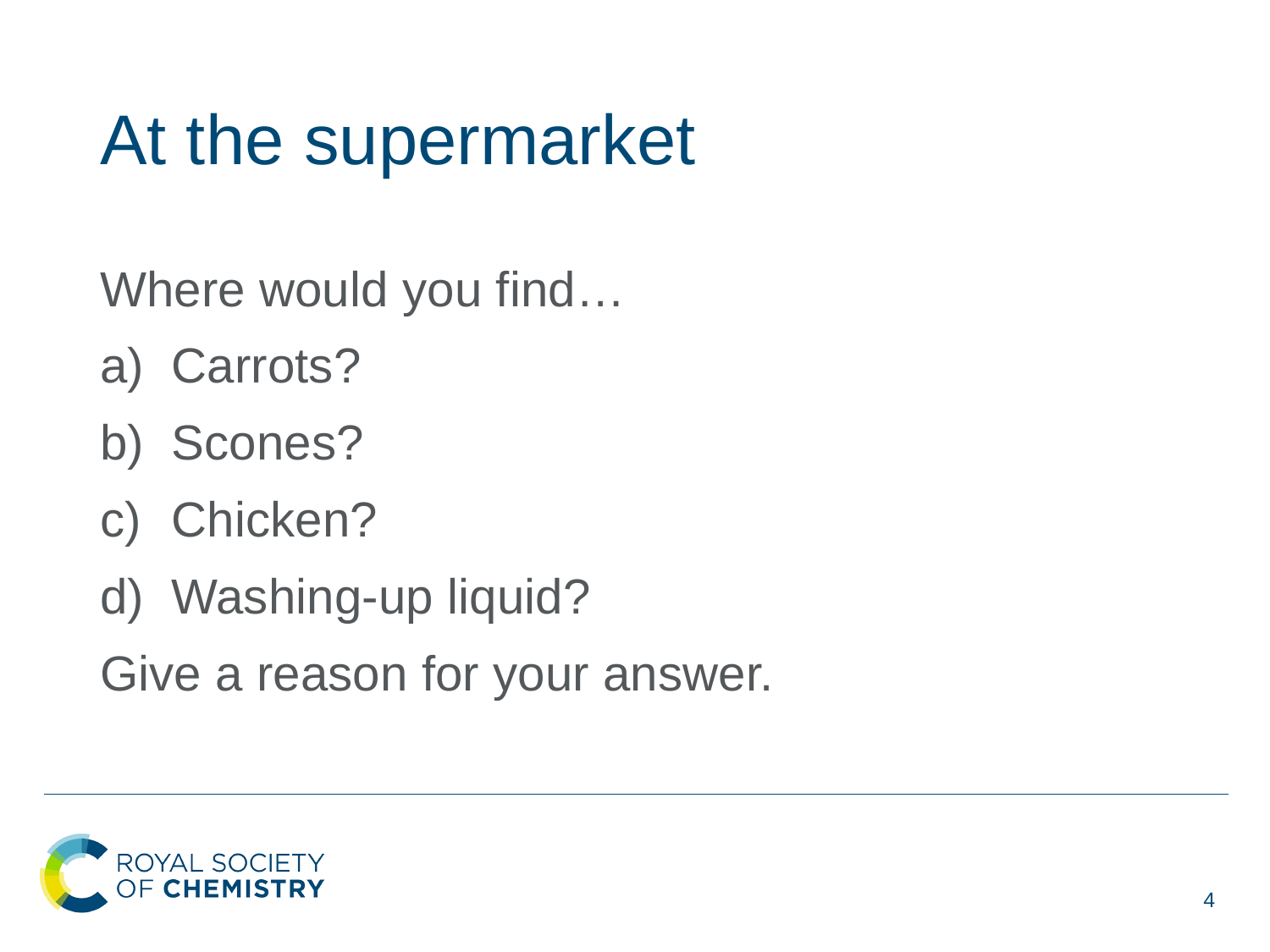#### Fill in the periodic table



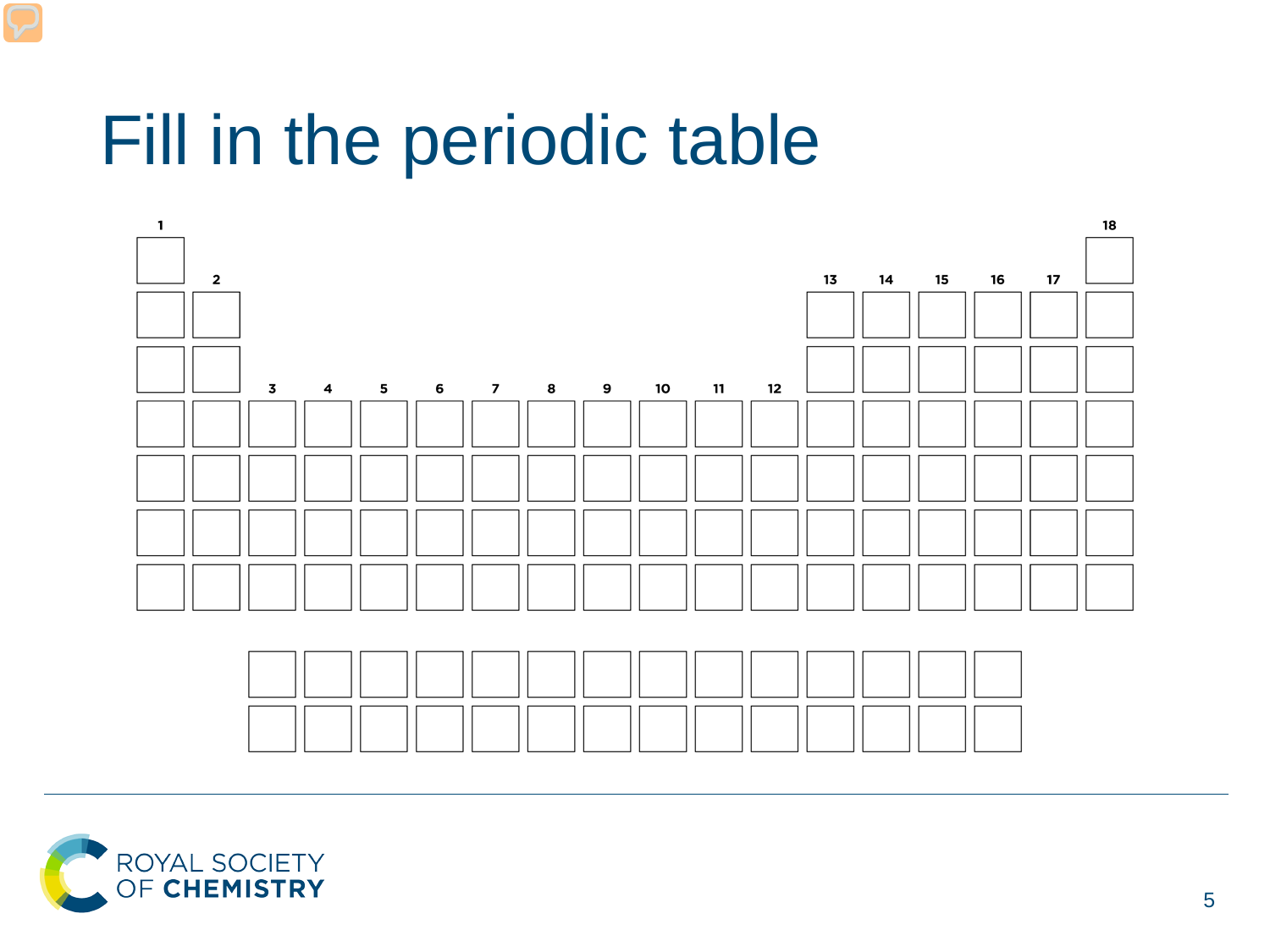#### Complete the sentences

Most metals \_\_\_\_\_\_\_\_\_\_\_\_\_\_\_\_\_\_ Non-metals \_\_\_\_\_\_\_\_\_\_\_\_\_\_ Metals are found \_\_\_\_\_\_\_\_\_\_\_\_\_\_\_\_\_\_\_\_\_ of the periodic table whereas non-metals are found

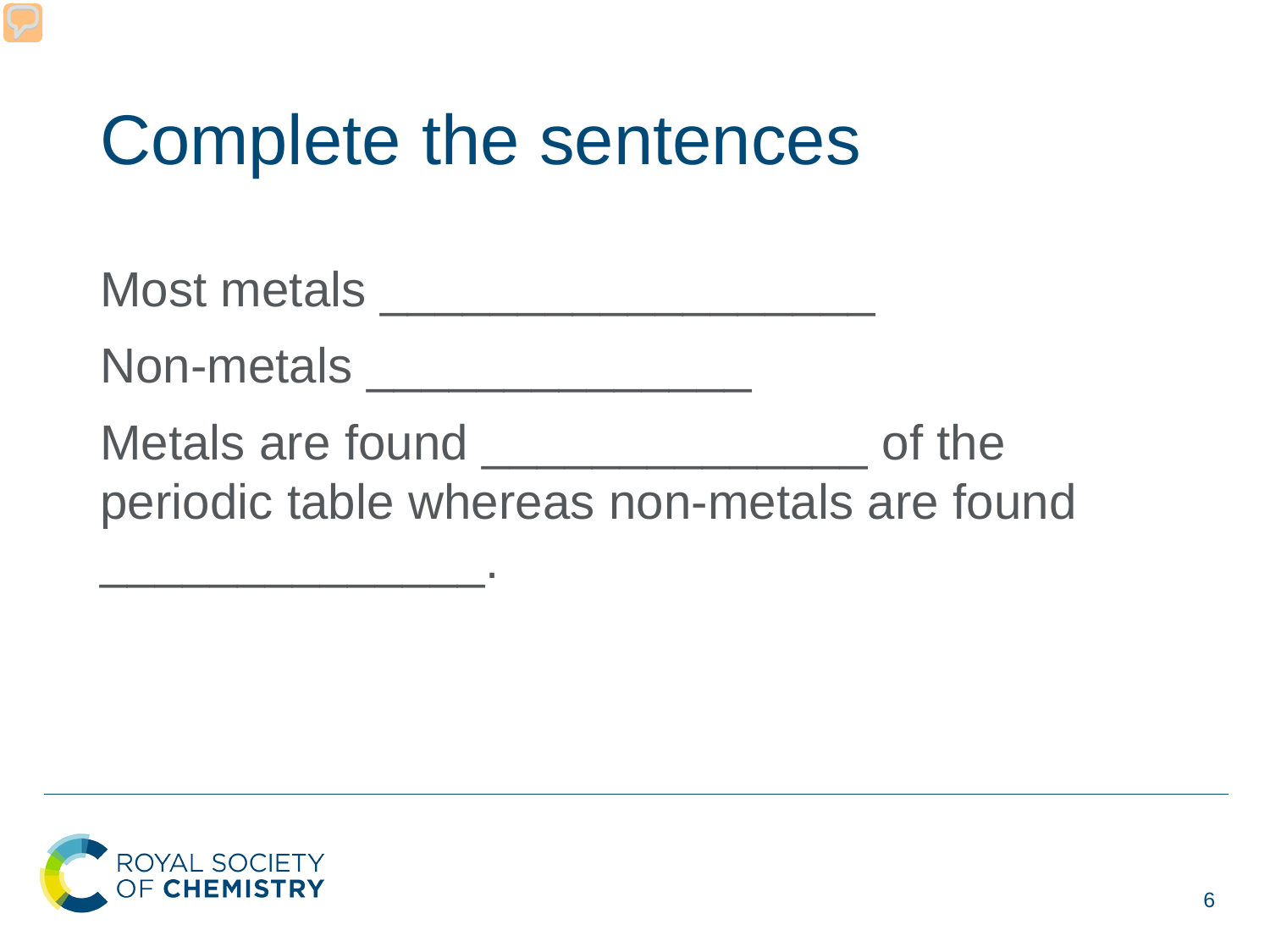# A group of strings

In an orchestra, the violins sit at the front. The double bass sits at the back. Violas and cellos sit in between. Suggest a reason why.



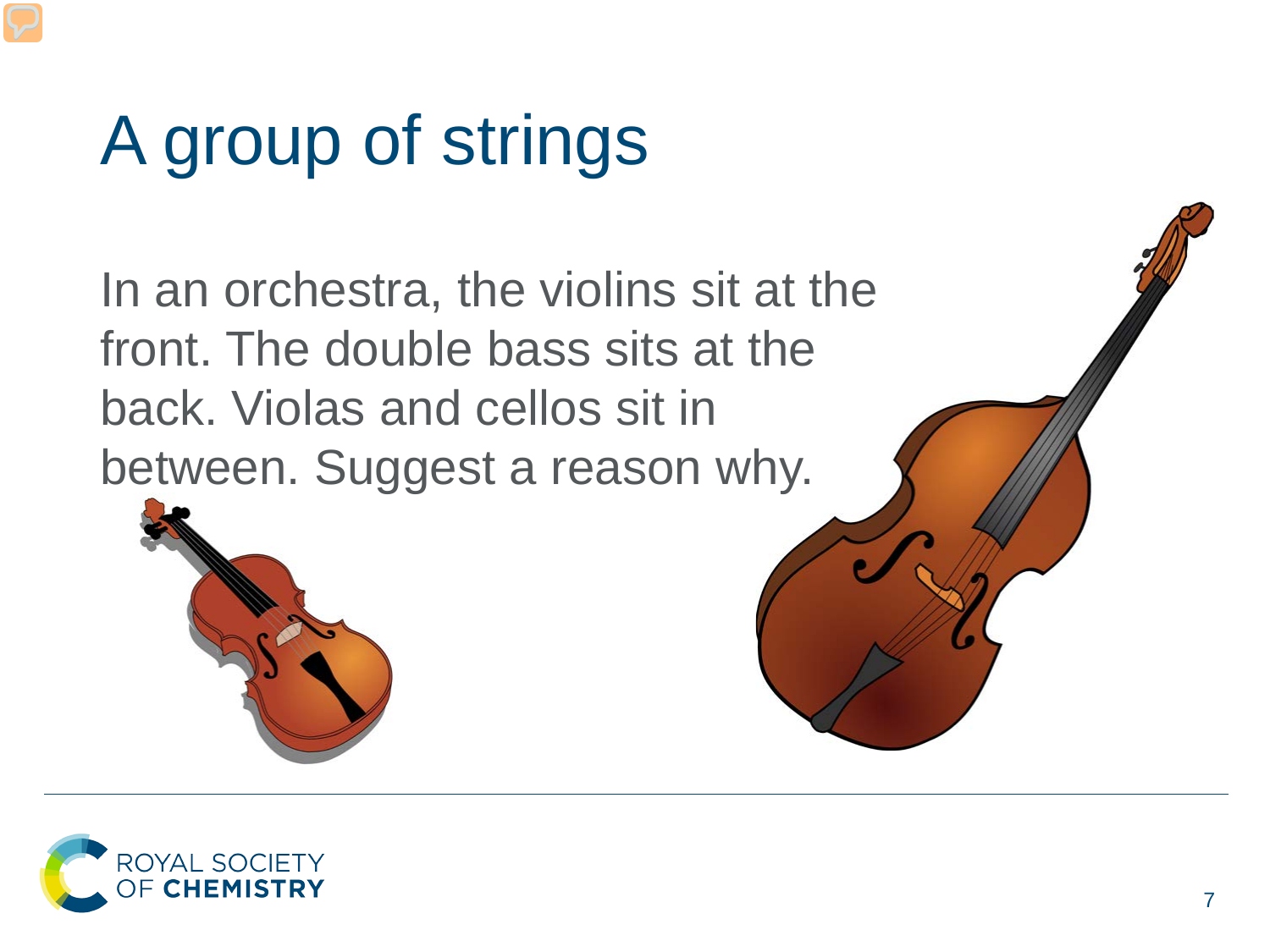## A group of elements

A column of elements found in the periodic table is known as a 'group of elements'.

The elements in a group show patterns in their physical properties and show a pattern in reactivity or react in a similar way.

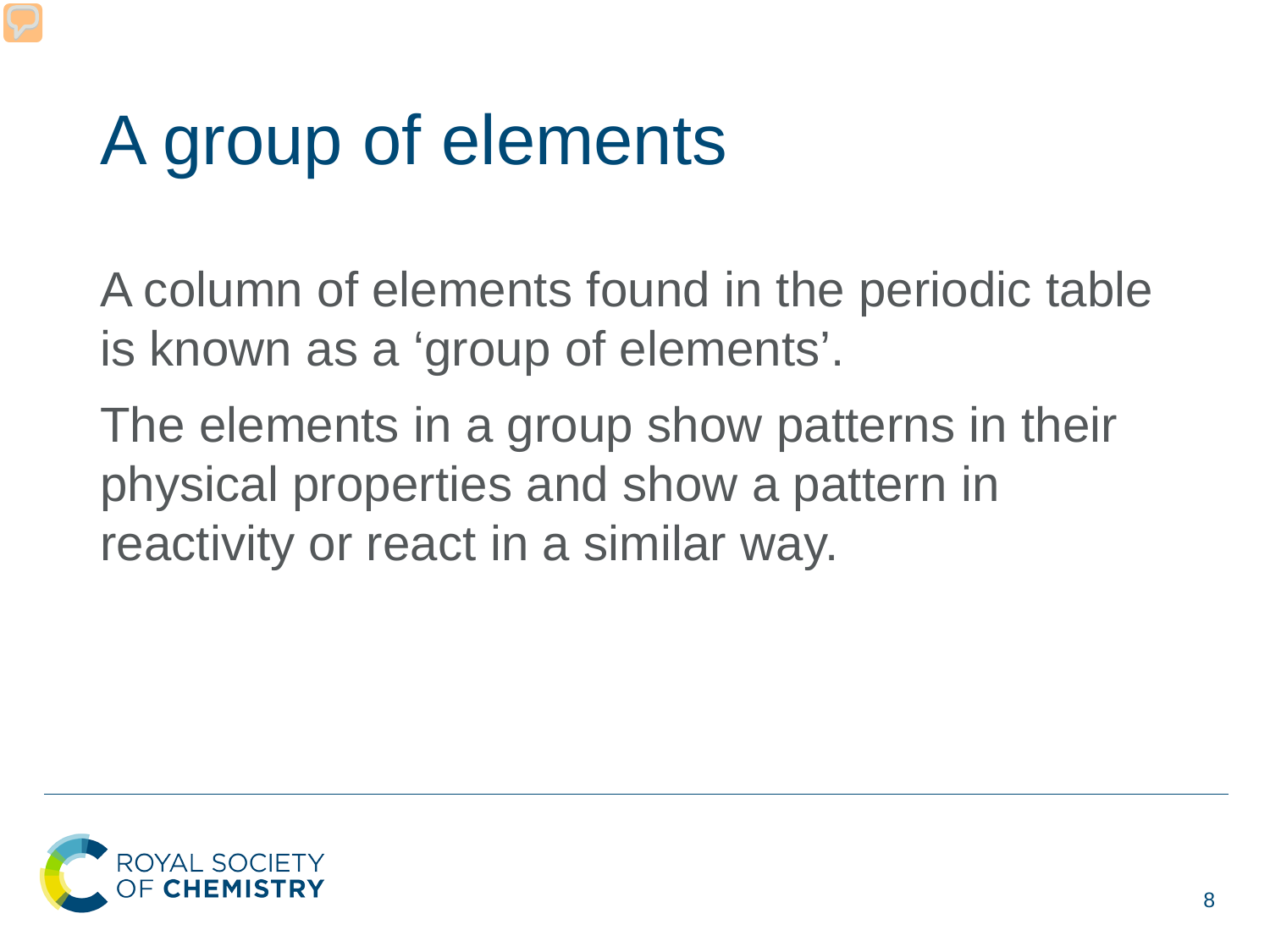# A group of metals

The alkali metals are found in group 1 of the periodic table.

Complete the table as your teacher demonstrates some properties of these metals.

| <b>Metal</b> | <b>Symbol</b> | <b>Appearance   Reaction</b> | with water |
|--------------|---------------|------------------------------|------------|
| Lithium      |               |                              |            |
|              | Na            |                              |            |
| Potassium    |               |                              |            |

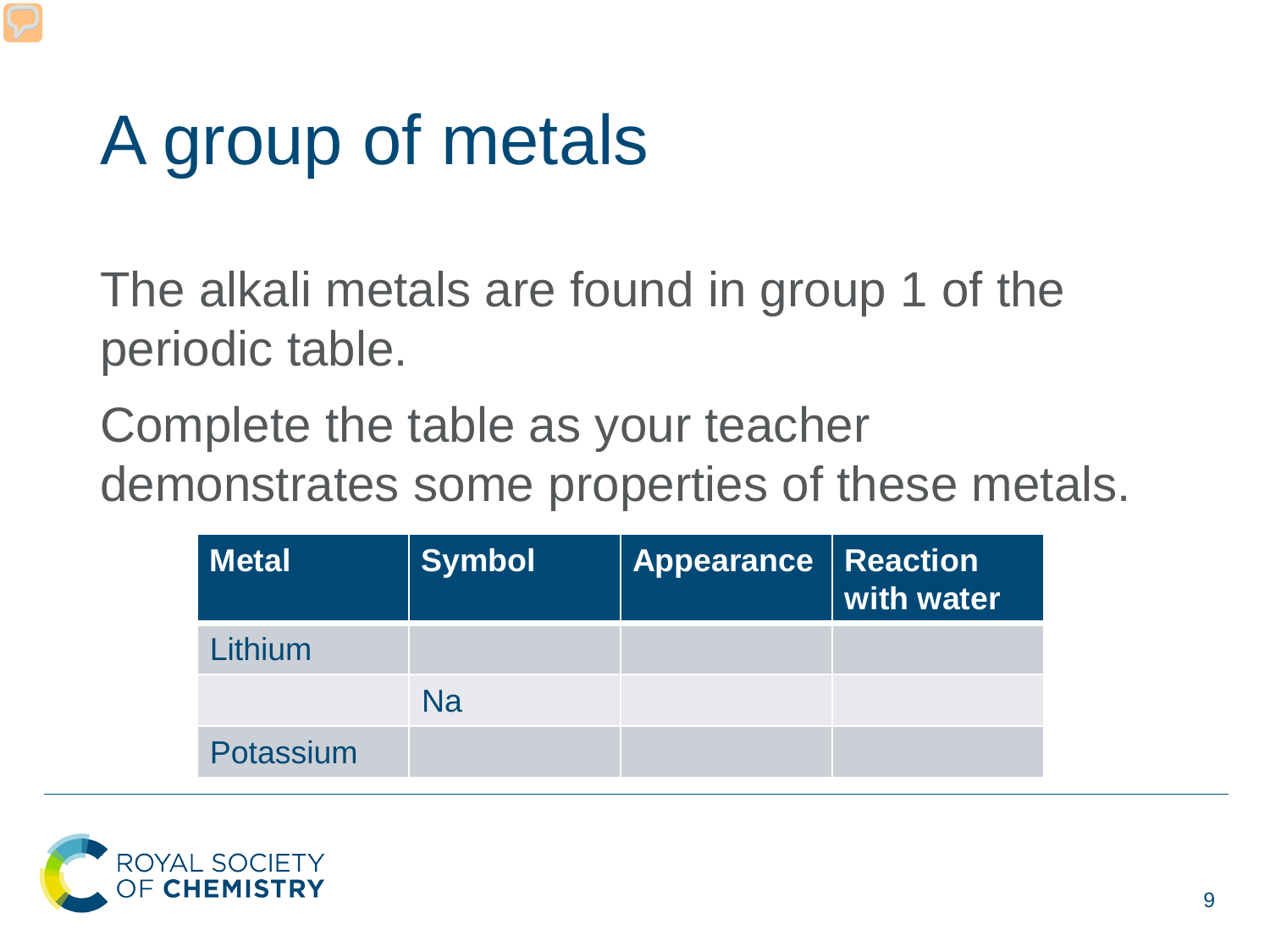#### Physical properties of the group 1 metals

Look at the table of data.

Identify:

- Patterns and trends in the data.
- Anomalous results.

| <b>Metal</b>     | <b>Atomic</b><br>number | <b>Melting</b><br>point (°C) | <b>Density</b><br>$(g \text{ cm}^{-3})$ |  |  |
|------------------|-------------------------|------------------------------|-----------------------------------------|--|--|
| Lithium          | 3                       | 180.5                        | 0.534                                   |  |  |
| Sodium           | 11                      | 97.8                         | 0.970                                   |  |  |
| Potassium        | 19                      | 63.5                         | 0.89                                    |  |  |
| <b>Rhubidium</b> | 37                      | 39.3                         | 1.53                                    |  |  |

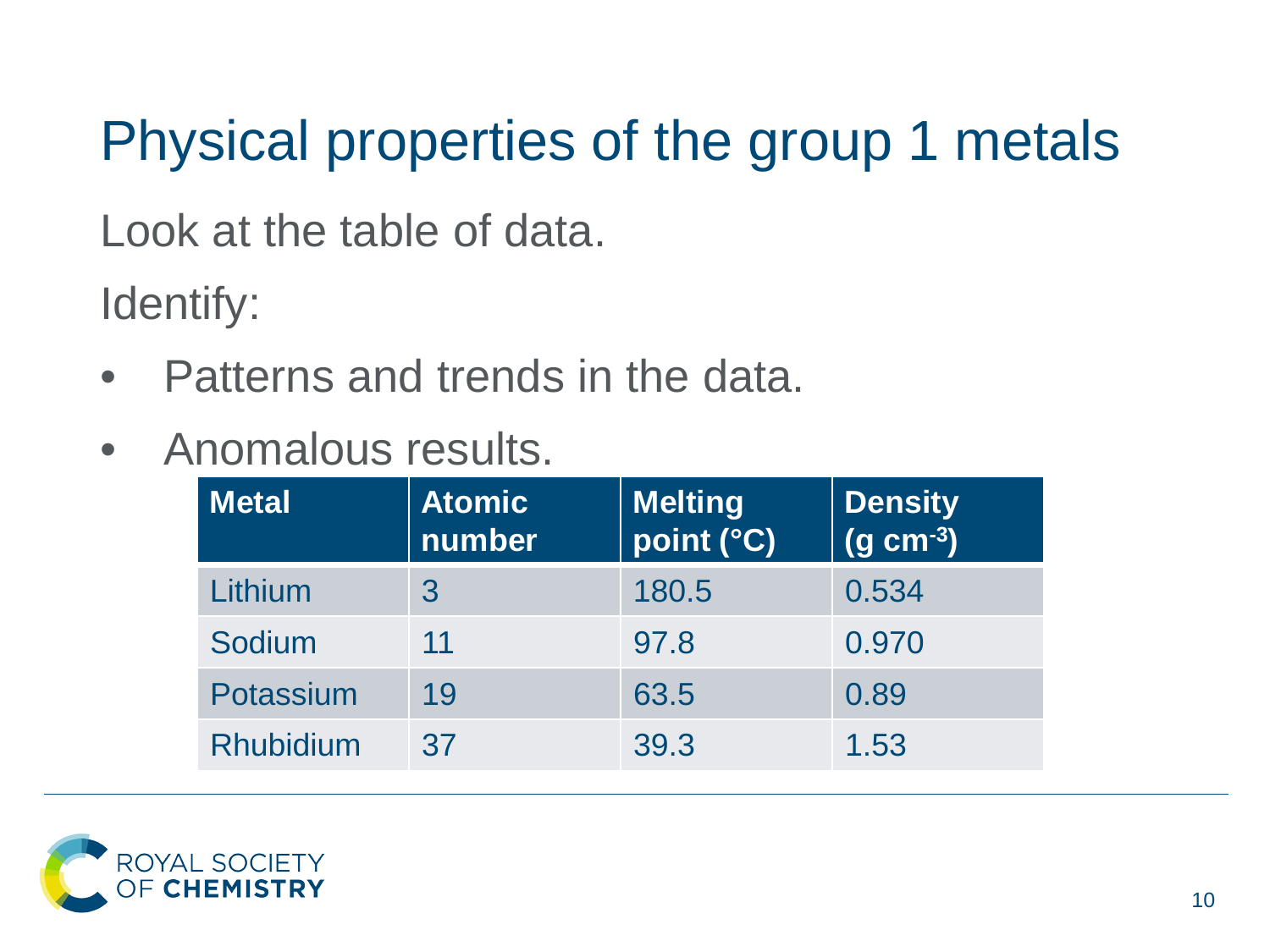#### **Conclusion**

Describe how the physical properties of the metals change as you go down group 1.

Describe how the chemical reaction with water changes as you go down group 1.